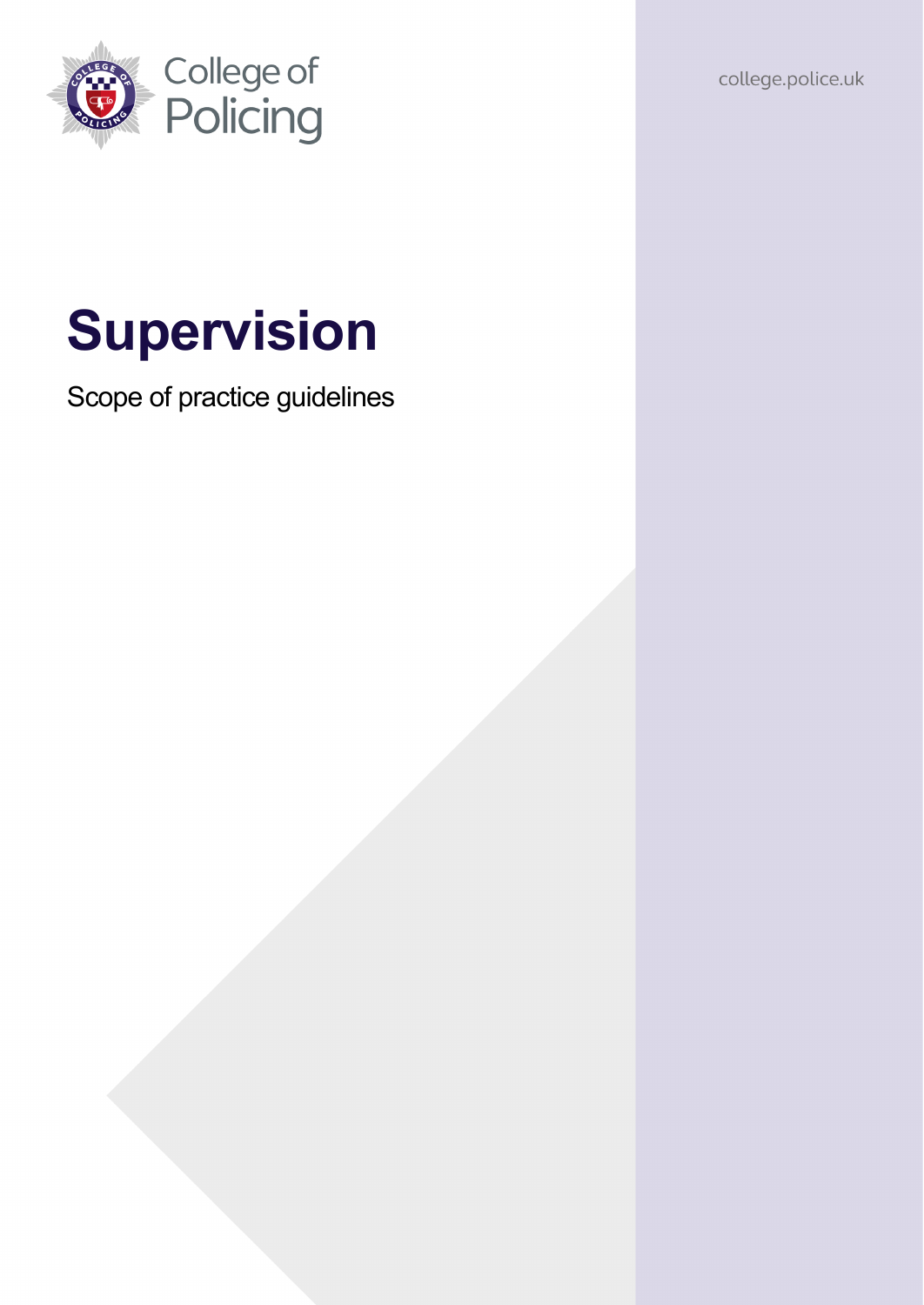## Scope of practice guidelines

## **1 Title**

Supervision: Supporting Wellbeing, Learning and Performance

## **2 Intended audience(s)**

The guidelines are aimed at:

- All supervisors within the police service
- Those who can help embed effective policies and interventions that help to support, maintain and build effective supervisory practices within forces (e.g. senior leaders and staff in human resources, organisational development and learning and development). These guidelines will also be of interest to all officers and staff to set out the expectations of what support they can expect from their supervisor.
- HMICFRS who can use these guidelines in order to assess aspects of effective supervisory practices and the support given to these supervisors within and across forces in England and Wales.

## **3 Need**

#### **3.1 College 'perennial policing problems' analysis**

The College's recent 'perennial problems' analysis identified ten recurring and systemic problems considered to be undermining capability to deliver good outcomes for the public. This thematic analysis was developed through interviews with 16 Chief Constables and focus groups with around 250 police officers and staff from 14 forces in England and Wales; a review of four years' worth of Her Majesty's Inspectorate of Constabulary and Fire & Rescue Services' reports; together with Independent Office of Police Conduct reports, Police and Crime Commissioner Plans and other published material.

One of the 'perennial problems' identified was that, in general, individuals are not reaching their full potential owing to insufficient supervision and leadership. This work is summarised in **Appendix 1.** This demonstrates some of the underlying factors found to be contributing to this problem, many of which are related to organisational or individual support for effective supervisory practices. These findings suggest that there would be benefit derived from developing national guidance for effective supervisory practices. Accordingly, the scope of this project will seek to ensure that:

• Police officers, staff and volunteers receive excellent support from their supervisors with regards to wellbeing, learning and performance.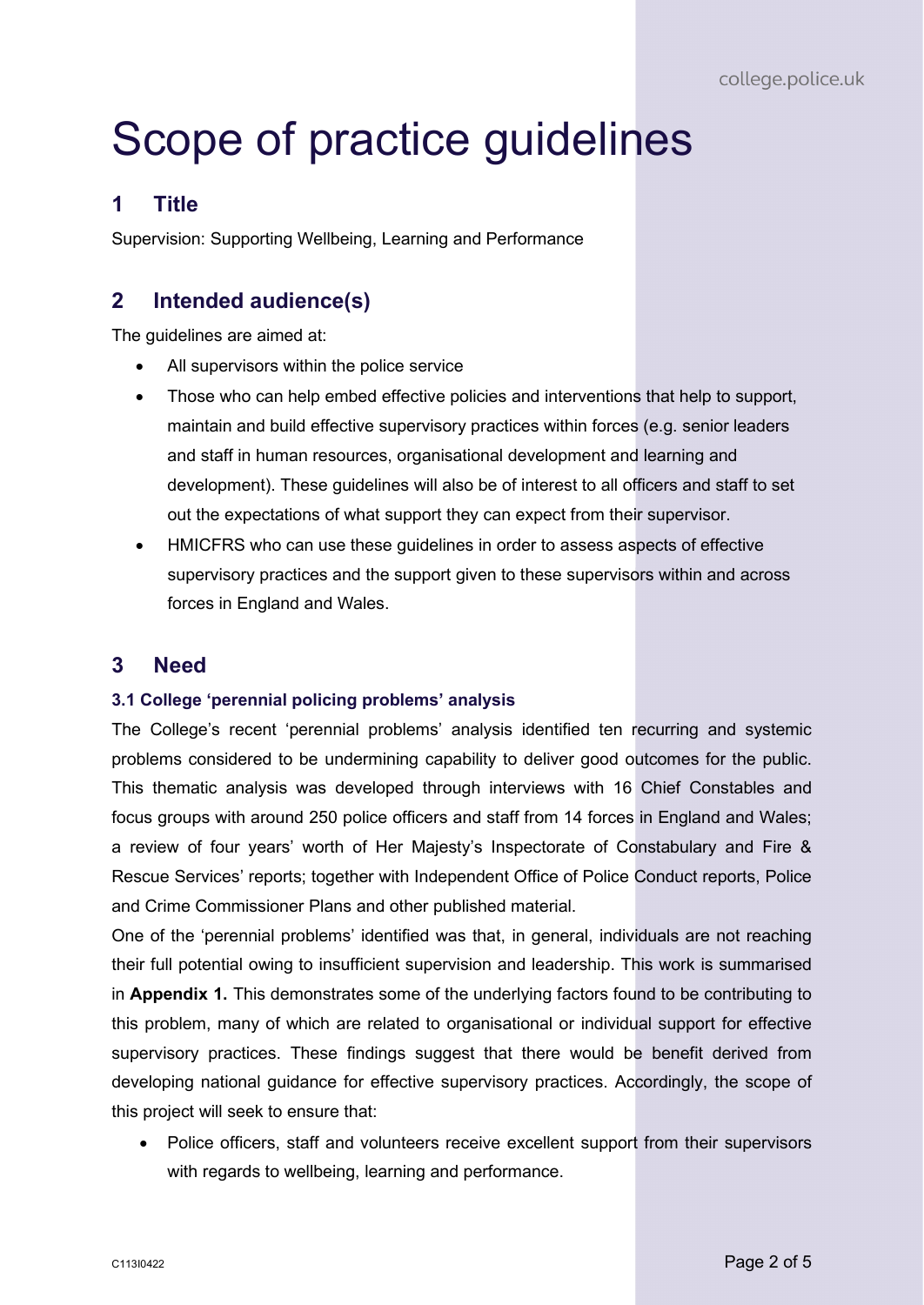• Supervisors receive excellent support from their organisation

## **4 Context**

#### **4.1 Current evidence base**

The College has identified several systematic and non-systematic literature reviews on relevant topics through initial scoping searches. For example, the Social Care Institute for Excellence (SCIE) have published a research briefing on effective supervision<sup>[1](#page-2-0)</sup> which summarises recent research.

The National Institute for Health and Care Excellence (NICE) has published evidence-based guidelines on management practices<sup>[2](#page-2-1)</sup>, alongside three extensive evidence reviews. One of these reviews<sup>[3](#page-2-2)</sup> had a particular focus on how 'work context' factors affect employee wellbeing and identified the importance of supervisory support as a key theme.

The College is also undertaking a number of related programmes of work focusing specifically on first line supervision that will inform the development of the guidelines and potential mechanisms for their implementation.

In addition, findings from the Home Office's Frontline Review should provide supporting evidence for the development of the guidelines.

#### **4.2 Current practice**

The 2008 HMICFRS thematic inspection on frontline leadership reported that there is a "widespread fundamental skills gaps at frontline sergeant level" (p. 7). Moreover, HMICFRS suggested that:

… the necessary capability and confidence [of sergeants] are not being acquired, nor adequate training provided, in order for frontline sergeants to be as effective in their role as they could, and indeed should, be. There is an urgent need to re-examine processes for preparing frontline sergeants for the role, and for the significant responsibility it carries (p. 7).

Since this report, the College's (2015) Leadership Review concluded that:

There are areas of excellent practice in existing leadership and management training and development, but they are inconsistent and can be dependent on individual force initiatives that come and go (p. 30).

<span id="page-2-0"></span><sup>1</sup> SCIE (2017) "Effective supervision in a variety of settings"

<span id="page-2-1"></span><sup>2</sup> NICE (2015) "Workplace health: management practices"

<span id="page-2-2"></span><sup>3</sup> Hillage et al. (2015)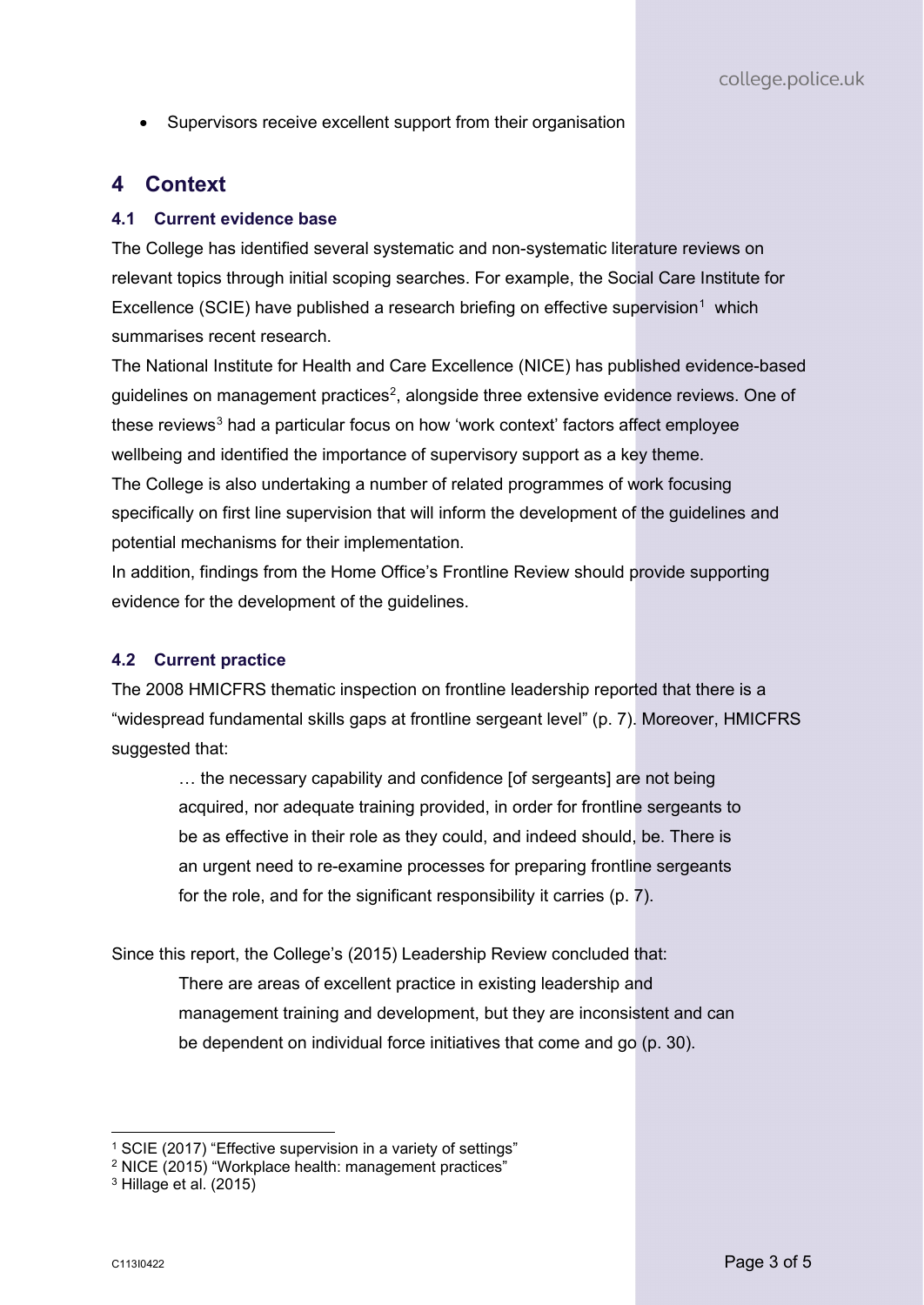Whilst these reports are important, there is not an up-to-date and exhaustive baseline for current practice with regards to effective first line supervision.

More broadly than wellbeing provision, the College 'Police Transformation Fund (PTF) Enablers Project has sought to identify the priority themes and areas of business that need to be addressed in order to help further develop confident and capable first line supervisors across the police service. This work included interviews with representatives of 12 forces<sup>[4](#page-3-0)</sup>. The findings suggest that there are consistent areas of development which echo the findings of the 'perennial problems' analysis presented above (e.g., supporting officer/staff wellbeing, development and performance).

## **5 Focus**

#### **5.1 Overarching focus**

The guidelines will seek to answer the following:

a) What constitutes great supervision to enable and support our people's wellbeing, learning and performance?

b) What support do supervisors need from their organisations to deliver this? Accordingly, this work will focus on a broad definition of supervision which recognises that supervisors exist at all levels of the organization, rather than supervision of frontline staff only. The guidelines will have a particular focus on supervision and supervisory practices as opposed to (strategic) leadership<sup>[5](#page-3-1)</sup>.

#### **5.2 Rapid evidence assessments**

'Rapid Evidence Assessments' will be undertaken in order to understand the research evidence that might support the development of the guidelines. These are reviews of the research literature that involve following clear procedures to search for, sift and bring together the findings of studies on a particular topic but within available timescales and resources. The use of transparent methods aims to ensure the reviews are relatively free from bias and can be easily repeated.

<span id="page-3-0"></span><sup>4</sup> The police forces included in the analysis were: Lincolnshire, Northamptonshire, South Yorkshire, Bedfordshire/Hertfordshire/Cambridgeshire, Durham, Cleveland, Gloucestershire, Greater Manchester, Cheshire, Dyfed Powys, Staffordshire and Avon and Somerset. Interviews with representatives of the City of London Police and Humberside Police are planned but did not form part of the analysis presented.

<span id="page-3-1"></span><sup>5</sup> Whilst there is conceptual overlap, this work distinguishes between 'supervision' broadly defined as "an intervention provided by a more senior member of a profession to more junior member or members of that same profession" (Bernard and Goodyear, 2004, p. 8) and 'leadership', that is, "the quality which connects an understanding of what must be done with the capability to achieve it" (College of Policing, 2015: "Leadership Review", p. 6).